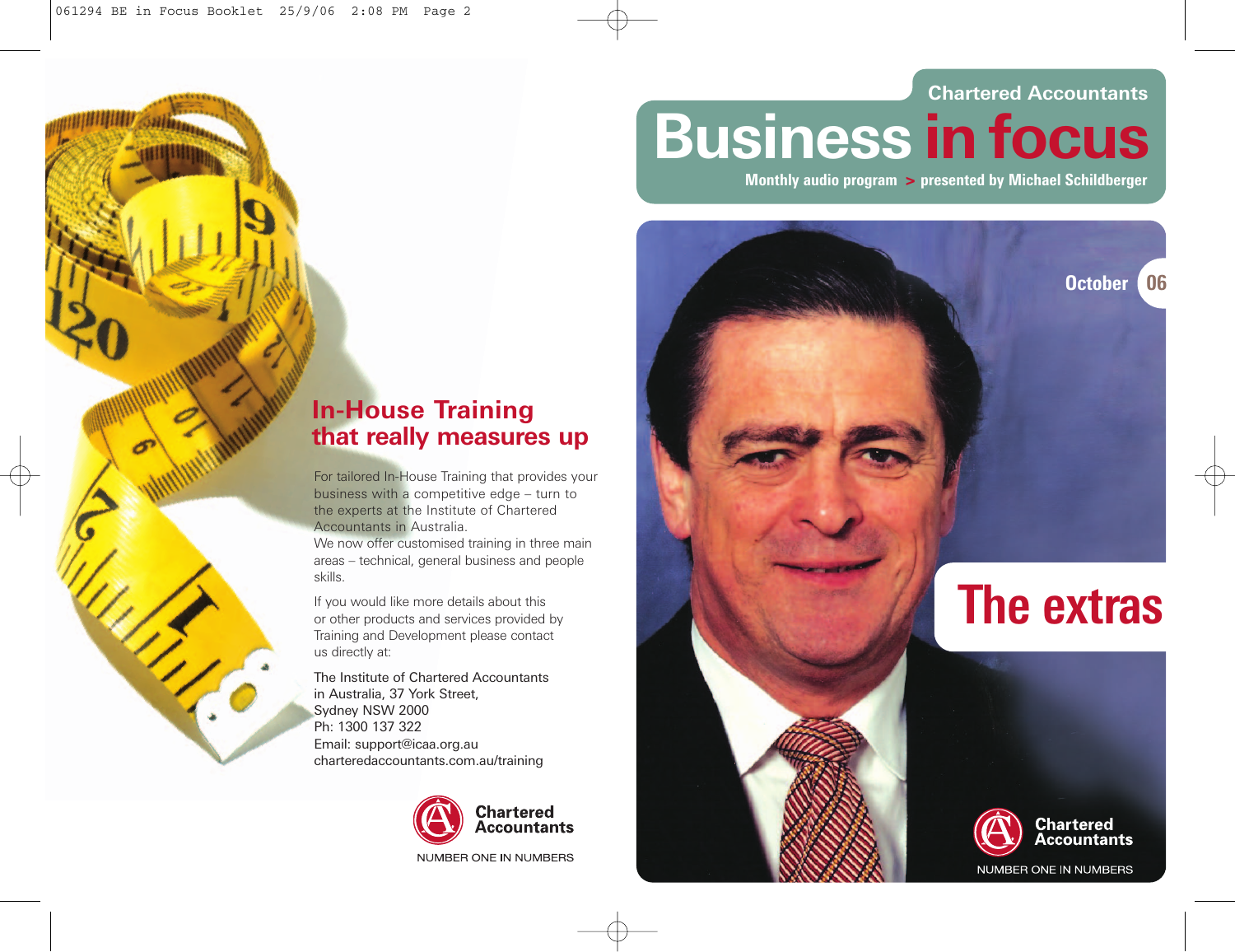

website www.be.com.au Chief Editor John Hounslow Production Manager Heather Dawson Studio Manager Peter Letts Advertising/Sponsorship Nick Schildberger nschildberger@be.com.au Manager Editor Michael Schildberger Publisher

Business Essentials Pty Ltd ABN 98 006 144 449 405 Riversdale Road, Hawthorn East VIC 3123 Phone (03) 9882 8333 Fax (03) 9882 8017

Cutting costs and boosting revenue are the challenges for any business. SMEs always complain about larger enterprises getting better deals from suppliers, for obvious reasons. But they often overlook the fact that the suppliers want as much business as they can get and not always at a higher price just because volumes are lower. Indeed, on our CD this month you'll hear from Tony Gattari of the Achievers Group who has some solid advice on how to negotiate better deals with suppliers.

Negotiation is an important ingredient in reaching any goal, in achieving success. One of Australia's biggest achievers, Rod McGeoch, has a range of thoughts on winning and he's happy to hand them over during my interview with him on the CD.

We also get advice from a most unusual dentist who now also practises as a business author. Dr Paddi Lund tells us to be different and happy to be profitable. He has slashed his patient base, treating only those he enjoys and who pay their bills on time. He has also found that a cappuccino machine creates far more referrals than a new Xray machine!

We cover the best way to go about change management, communicating effectively with emotional intelligence and how to ensure you get your message across in written form.

As always we are providing interviews based on topics designed to help you in your own business while at the same time offering thoughts to pass on to your clients.

I would also like to thank you for supporting the return of Business Essentials to the production of these audio programs on behalf of the Institute of Chartered Accountants in Australia.

Michael

Michael Schildberger

## **This month's essentials**

#### Track 1 BUSINESS WRITING *Ayse Burke, Verne Ordman & Associates*

- > The conversations we used to have in person or over the telephone now take place by email, instant messages or through downloaded and attached documents.
- > Writing is a "threshold skill" for both employment and promotion. Employees who can't compose their thoughts and ideas into a written document will see their careers stagnate.
- > In dollar terms, poor writing costs organisations millions in lost time (taken to write and edit documents), lost productivity, lost business opportunities, image problems and misunderstandings.
- > Different writers struggle with different aspects of business writing. Some have problems with the "big picture" issues of structure and substance; others struggle with the "little things" or style and presentation issues including punctuation, case, grammar, sentence construction and layout. The resulting inconsistencies are the biggest problem with writing from an organisation's standpoint.
- > There are many things organisations can do about poor writing. They can use networked document management systems, templates and standard documents to reduce inconsistencies. However, the best solution is to provide training for staff in the mechanics of good writing.
- > Training in business writing comes in many forms. Organisations can choose from face-to-face facilitated training, online training or private tutoring. Alternatively, some organisations prefer a combination of all methods or a blended approach. Training solutions are available to meet any organisation's specific situation and budget.

### Track 2 CHANGE MANAGEMENT

#### *John Abbott, Abbott Training Systems*

- > Understand the key drivers for successful change
- > Manage the key stakeholders in Change
- > Assess your organisation's readiness for change
- > Identify the required behaviours for successful implementation of change
- > Develop your own model of change and how you can lead change
- > Chose the most appropriate Change Management tools and be able to use them

#### © Copyright 2006 Business Essential Pty Ltd ABN 98 006 144 449 and the Institute of Chartered Accountants in Australia ABN 50 084 642 571. Business Essentials and the BE logo are registered trademarks of Business Essentials Pty Ltd. Neither Business Essentials Pty Ltd nor Michael Schildberger, nor the Institute of Chartered Accountants in Australia, nor sponsors of this program accept any form of liability, be it contractual, tortious or otherwise, for the contents of this CD or for any consequences arising from its use or any reliance placed upon it.

The information, opinions and advice contained in this CD are of a general nature only and may not relate to or be relevant to your particular circumstances.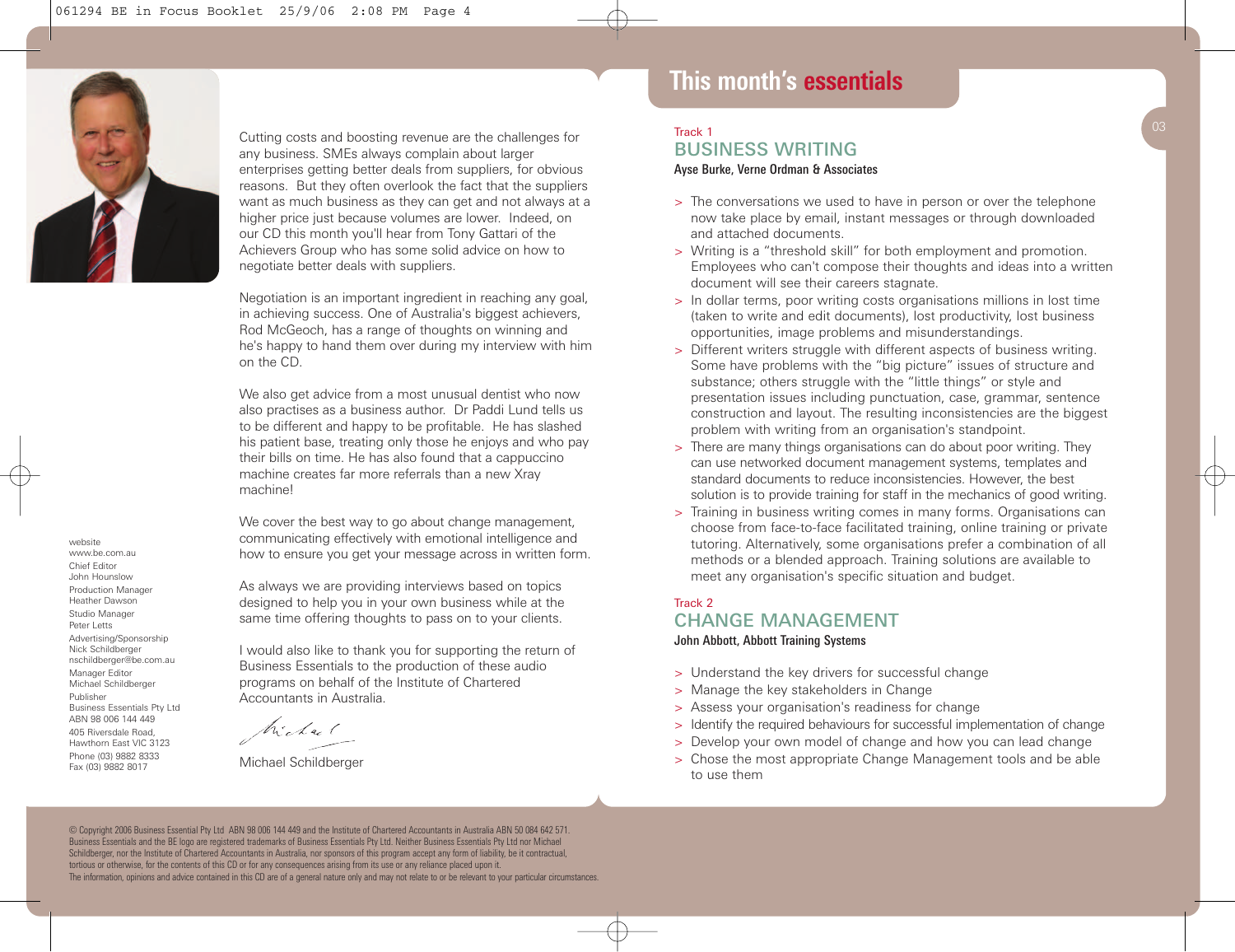## ECONOMIC UPDATE

#### *Professor Neville Norman, Melbourne University*

Suspect scary consultant reports predicting recession, the end of the commodity boom and China going into difficulty

- > China's growth is supply sustained, as is India's
- > Business investment in mining will be sustained 2-5 years
- > Housing and cars still holding miraculously
- > Slow growth numbers were taken before tax cuts kicked in
- > So, some slip back in growth. No recession in sight. Margins game will intensify. Inflation forces:
- > Very slight curbing effect of the minor interest rate uplifts
- > Bigger effect from reduced food prices especially bananas this fiscal year
- > Moderating effect of moderate wage claims
- > Stabilising effect of stable exchange rate

#### Track 4 BE DIFFERENT, BE HAPPY, GROW PROFIT

#### *Dr Paddi Lund, Dentist And Business Advisor*

- > I was making money, working long hours and going mad
- > I had to examine my business to work out what was driving me crazy
- > If I didn't find happiness in my business, I was doomed to failure
- > You need to perform your core activity well but don't assume that's how customers will judge or remember you- find your point of difference
- > The essential non-essentials may decide how you're viewed by customers
- > The super-critical non-essentials give your clients a great story to tell
- > Find what it is that you love to do
- > I have a great time in business because I've learnt the skills that make my business happy.

#### Track 5

#### NEGOTIATING BETTER DEALS WITH SUPPLIERS *Tony Gattari, Achievers Group*

- > Small businesses can negotiate with big organisations whose bottom line effect is a lot less if they give you a discount
- > While it's important for a small business, it's minimal for a big business
- > A professional trading terms agreement shows a big supplier that you're serious about your business
- > You need the courage to ask and the persistence to keep asking if you're rejected
- > Be transparent with suppliers. Let them see your vision and form a 'partnership' with you
- > Base any negotiation on "what's in it for me?" and use it for both sides.

#### Track 3 Track 6  $05$ Track 6 COMMUNICATING EFFECTIVELY WITH EMOTIONAL INTELLIGENCE *Tao de Haas, Corporate XL*

- > Most people's Emotional Intelligence leaves a lot to be desired
- > Emotional Intelligence is not a fad, soft skill or just common sense
- > Emotional Intelligence is a "Business Focus"
- > Emotional Intelligence is the master key to all effective human interaction - personal as well as professional
- > An Emotionally Intelligent person can relate well to others and maintain healthy relationships with peers, management, clients, spouse, children family and friends
- > An Emotionally Intelligent person invites and welcomes feedback
- > An Emotionally Intelligent person has the ability to inspire, motivate and encourage self and others

#### Track 7

### AVOIDING PARTNERSHIP DISPUTES

#### *Paul Brennan, Brennans Solicitors*

- > Money is often the cause of partnership breakdowns
- > Without a partnership agreement, rules still apply in law
- > If you receive money acting on behalf of the partnership, it must go into the partnership account
- > Property bought with partnership money belongs to the partnership
- > Contracts entered into belong to the partnership
- > The partnership accountant can be a useful person in a breakup, even if he's just a mediator
- > In a split, ownership of the business name can cause problems check the trademark
- > The client list belongs to the partnership it's much simpler to divide the list appropriately if a partnership agreement is in place
- > Consider the exit when setting up a partnership agreement.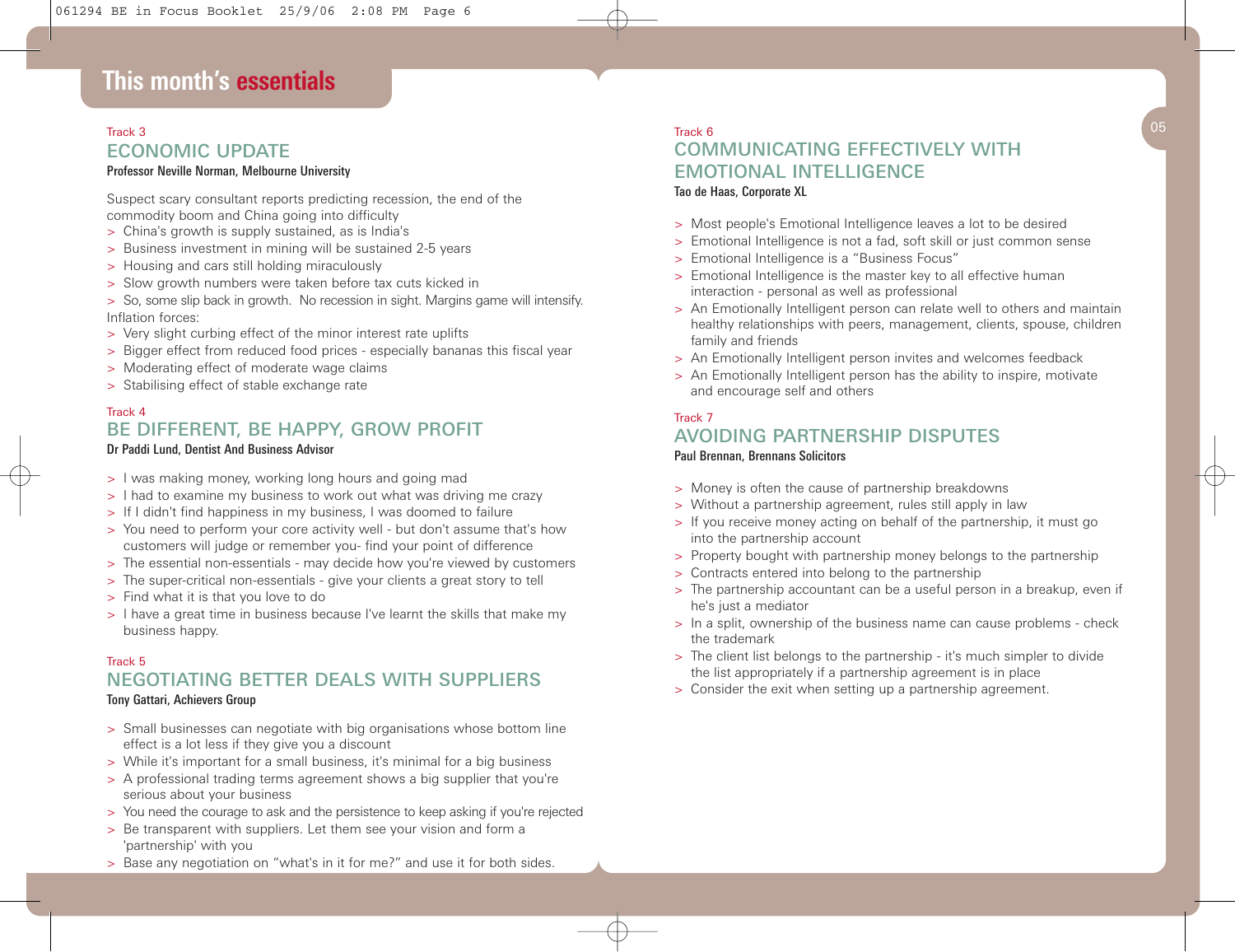## **This month's essentials**

### Track 8 CGT Traps And Opportunities

#### *Michael Jones, Cummings Flavel McCormack*

- > Timing the sale of an asset can be critical to accessing Small Business CGT concessions after the business has ceased
- > Choosing the wrong concession can cost you money
- > Not all ownership structures have equal access to Small Business CGT Concessions
- > Typical scenarios where you could get caught:
- > selling business premises after the sale of the business
- > selling business premises after the business has moved
- > claiming the Small Business 50% Capital Gains reduction in a company or unit trust
- > Discretionary Trust owning the shares in a company
- > Little progress on budget announcements concerning small business CGT concessions.

#### Track 9 HOW TO REACH YOUR GOALS *Rod McGeoch*

- > Look for the "major impact moments" where everything must be perfect and try to do whatever it takes to achieve it
- > Leadership means taking your organisation to a point where others believe you're worth supporting
- > The job of a leader is to stretch people beyond their perceived limits of capability
- > Integrity and ethics are fundamental to success
- > The power of your own example, and gaining professional respect, is very important
- > Give credit where credit's due
- > Leaders don't need to be part of the ruck
- > Optimism and idealism are not enough you need more than that because change is hard
- > Identify the decisions that really matter and be prepared to make them.

#### Track 10 SHAREMARKET UPDATE

#### Tim Lincoln, Lincoln Stock Doctor

- > The market's up about 2% after a time of volatility
- > This is the strongest reporting season for several years
- > Many strong performers are showing even better results than before
- > Stock Doctor now analyses banks and insurance companies
- > Bank "star stocks" include Westpac, St. George, Commonwealth, ANZ and NAB
- > Top insurance company is QBE.

### **This month's essentials Information**

For more information about the topics discussed on this October 2006 program, please contact the relevant organisations listed below.

**BUSINESS WRITING** The Institute of Chartered Accountants in Australia

**1300 137 322**

#### **CHANGE MANAGEMENT**

The Institute of Chartered Accountants in Australia **1300 137 322**

**ECONOMIC UPDATE** Professor Neville Norman Email: n.norman@unimelb.edu.au

#### **BE DIFFERENT, BE HAPPY, GROW PROFIT**

Dr Paddi Lund. Dentist, business Advisor, author of 'Building The Happiness-Centred Business'. Visit **www.paddilund.com** for more details.

#### **NEGOTIATING BETTER DEALS WITH SUPPLIERS**

Tony Gattari, Achievers Group. Website: www.achieversgroup.com.au Email: tony@achieversgroup.com.au Tel: 02 9440 7373

#### **COMMUNICATING EFFECTIVELY WITH EMOTIONAL INTELLIGENCE**

The Institute of Chartered Accountants in Australia **1300 137 322**

#### **AVOIDING PARTNERSHIP DISPUTES**

Paul Brennan, Brennan Solicitors. Website: www.brennanlaw.com.au. Email:

paul.brennan@brennanlaw.com.au Tel: 07 5444 2166 Paul's book "The Law is an Ass - Make sure it doesn't bite yours!" is published at **www.brennanlaw.com.au /publications.html**

#### **CGT TRAPS & OPPORTUNITIES**

Michael Jones, Cummings Flavel McCormack. Tel: 03 9882 3268 Website: www.cfmc.com.au

#### **HOW TO REACH YOUR GOALS**

Rod McGeoch. Email: rod.mcgeoch@corrs.com.au Tel: 02 9210 6868

#### **SHAREMARKET UPDATE**

Tim Lincoln, Lincoln Stock Doctor. Website: www.stockdoctor.com.au Please contact Lincoln direct for more details about its STOCKdoctor investment software or managed fund services on 1800 676 332 or 03 9855 1100





NUMBER ONE IN NUMBERS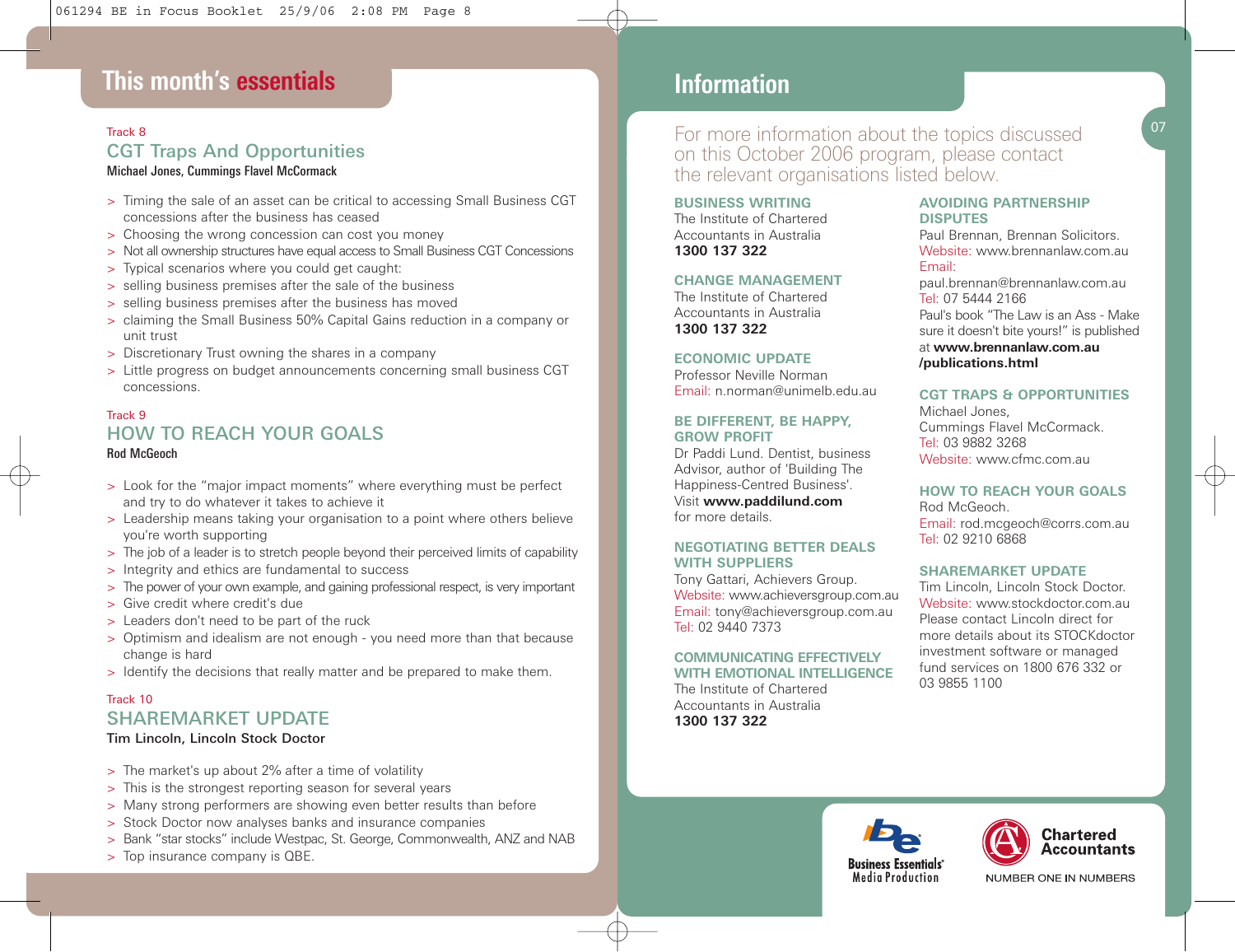## **Subscription Form**

I would like to subscribe to Chartered Accountants Business in Focus and/or Tax in Focus:

| Family name:                 |                                                                             | First Name:          |  |  |           |  |
|------------------------------|-----------------------------------------------------------------------------|----------------------|--|--|-----------|--|
| Company:                     |                                                                             |                      |  |  |           |  |
| Address:                     |                                                                             |                      |  |  |           |  |
| City:                        |                                                                             | Country:             |  |  | Postcode: |  |
| Telephone:                   |                                                                             | Fax:                 |  |  |           |  |
| Email:                       |                                                                             | Member No:           |  |  |           |  |
| Age Group (please tick one): | $\Box$ 18-25 $\Box$ 26-35 $\Box$ 36-45 $\Box$ 46-55 $\Box$ 56-65 $\Box$ >65 |                      |  |  |           |  |
| Type of Business:            |                                                                             | Number of Employees: |  |  |           |  |

#### **Subscription Pricing (GST Inclusive) Australian Rates Rates Rates Rates Rates Rates Rates Rates Rates Rates Rates Rates Rates Rates Rates Rates Rates Rates Rates Rates Rates Rates Rates Rates Rates Rates Rates Rates Rat**

|                                                                 | Australian Rates |          | <b>UVERSEAS RATES</b> |       |
|-----------------------------------------------------------------|------------------|----------|-----------------------|-------|
| <b>Product</b>                                                  | <b>Members</b>   | Standard | Members Standard      |       |
| Business In Focus - CD                                          | \$385            | \$485    | \$385                 | \$485 |
| Tax In Focus $-$ CD                                             | \$385            | \$485    | \$385                 | \$485 |
| Combined (Business in Focus $+$ Tax in Focus) $-$ CD<br>$\perp$ | \$695            | \$875    | \$695                 | \$875 |
| Business in Focus - Online                                      | \$250            | \$300    | \$230                 | \$280 |
| Tax in Focus - Online                                           | \$250            | \$300    | \$230                 | \$280 |
| Combined (Business in Focus $+$ Tax in Focus) – Online          | \$450            | \$540    | \$420                 | \$500 |

#### **Payment Options**

Please find enclosed cheque made payable to Business Essentials Pty Ltd for

OR debit my: **■** Amex **■** Mastercard **■** Visa **■** Diners Club **■** Bankcard Cardholder's name

Card number

**Signature** 

Please send your order details to:

Free Fax: 1800 656 351 Free Call: 1800 039 098

Free Post: *send this form, (accompanied by a cheque to)*

Business Essentials Pty Ltd, Reply Paid 579, Hawthorn East, VIC 3123, Australia Tel: +61 3 9882 8333 Fax: +61 3 9882 8017

Please Note: Upon payment this notice becomes a TAX INVOICE. Please retain a copy for your records.

Expiry date

*Business Essentials Pty* Ltd ABN 98 006 144 449 405 Riversdale Rd Hawthorn East Vic 3123 Australia *Privacy Notification* - The Institute of Chartered Accountants in Australia respects the privacy of individuals and acknowledges that the information you provide on this form is protected by the Privacy Amendment (Private Sector Act) 2000. The information collected by the Institute is used for the purpose of processing your registration and providing you information (via email and/or mail) on upcoming events, specific products and services provided by or associated with the Institute. To access a full copy of our policy visit charteredaccountants.com.au/privacypolicy



## **Training and Development – at your fingertips**

Keep abreast of the latest development in business and tax in your car, at your desk, or even on the bus!

Your annual subscription will consist of monthly audio updates either on hot topics in business or the latest tax news.

You can choose to have your subscription delivered each month on CD or online. The online version has an optional MP3 download capability enabling you to keep up-to-date via your iPod®, compatible mobile phone, PDA or any other MP3 device.